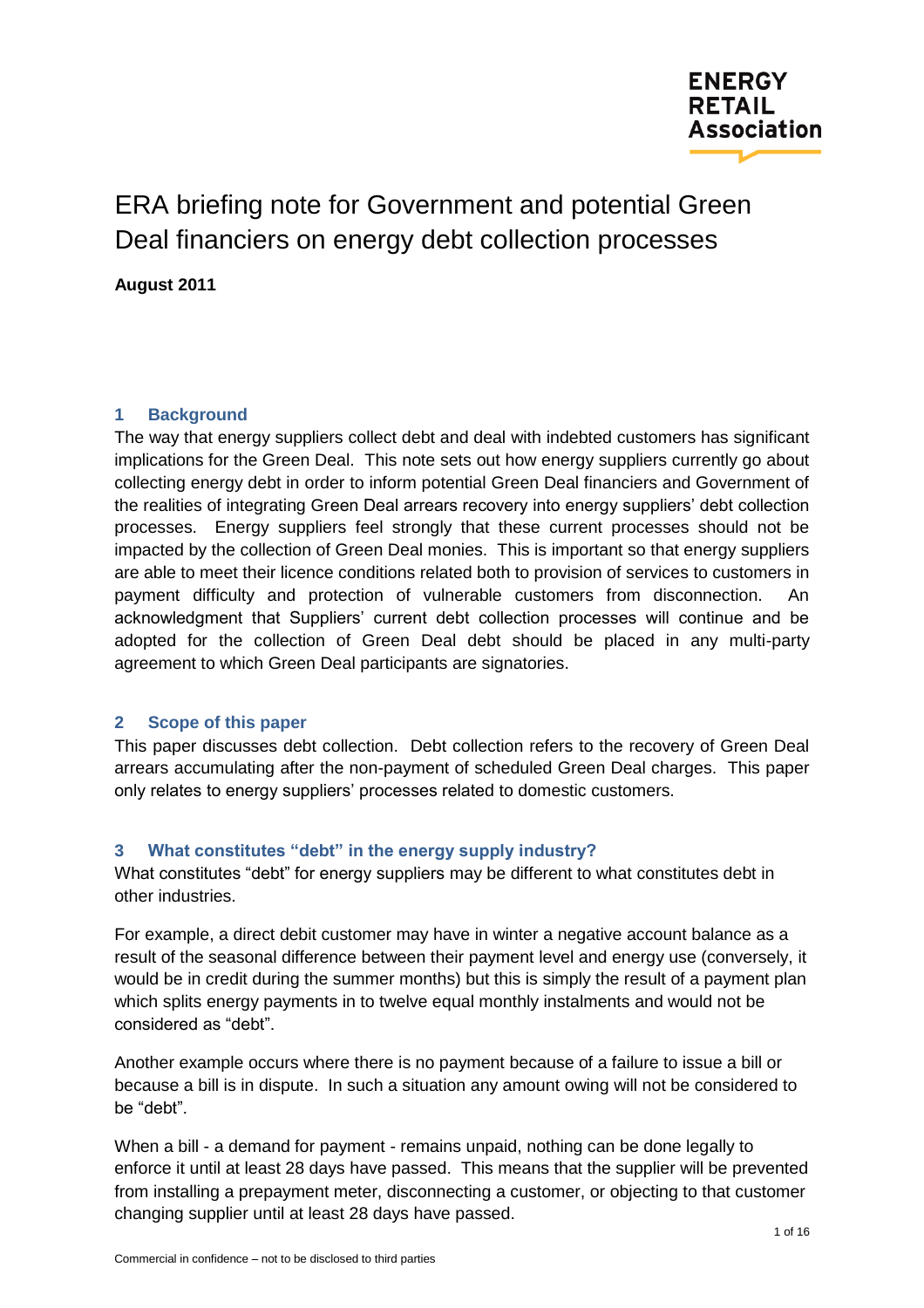

Notwithstanding the above, suppliers may internally classify a debt as any money owed from the date a bill is issued. They will have processes to remind customers until the bill is paid or alternative payment arrangements are made - for example, the customer enters a direct debit. However, as described above, no action can be taken against a customer to recover what is owed until at least 28 days have elapsed -although in practice, it is much longer as there are provisions in their supply licences requiring suppliers to ascertain customers' status and offer certain services to them - described in more detail below.

# **4. "Live debt" and "final debt"**

When discussing energy debt it is necessary to differentiate between monies owed by a customer who still remains with an energy supplier from which they take their supply, known as "live debt", and those owed by customer has already left a supplier (either through moving to another house or moving to another supplier), known as "final debt".

## **5. Dealing with live debt and ability to pay**

As mentioned above, suppliers are required to and do offer a range of repayment options, designed to give the customer flexibility in managing their debt. Suppliers will always discuss the most appropriate payment method for each customer.

If suppliers have reason to believe or become aware that a customer is experiencing payment difficulty, they must, in addition to standard payment facilities, offer the facility to pay by (a) prepayment meter (PPM) and (b) deducting payments at source from a social security benefit received by that customer - the current maximum that can be collected from ―Fuel Direct‖ is £3.40 per week**.** Suppliers must also provide information to the customer about how they could save money by being more energy efficient. When setting manageable payment arrangements based on ability to pay, suppliers will take into account all relevant information – including payment history, employment status, outgoings, vulnerability, consumption history etc. A payment arrangement ought to be sustainable; that is it should cover not just repayment of any debt, but payment for ongoing consumption, otherwise the customer's indebtedness will continue and increase.

Repayment rates have to be calculated according to the customer's ability to pay, which suppliers are obliged to take all reasonable steps to ascertain. In this process, they must give due consideration to relevant information provided by third parties (such as Citizens Advice), where available, and the value of all charges to be recovered through a prepayment meter (PPM) where relevant.

The ultimate sanction for non-payment is disconnection. However, the circumstances in which a property can be disconnected are circumscribed by supply licence, industry self regulation (see section 5.1 below) and suppliers' own policies.

Before a property can be disconnected for non-payment, suppliers must take all reasonable steps to recover the debt through a prepayment meter. Since PPMs cannot be fitted unless safe and reasonably practicable for the customer to use, suppliers must take steps to identify the customer's circumstances - such as, for example, whether a continuous supply is needed for a dialysis machine. In addition, the need to sometimes obtain a warrant to enter the premises and install a PPM adds time and cost to the process.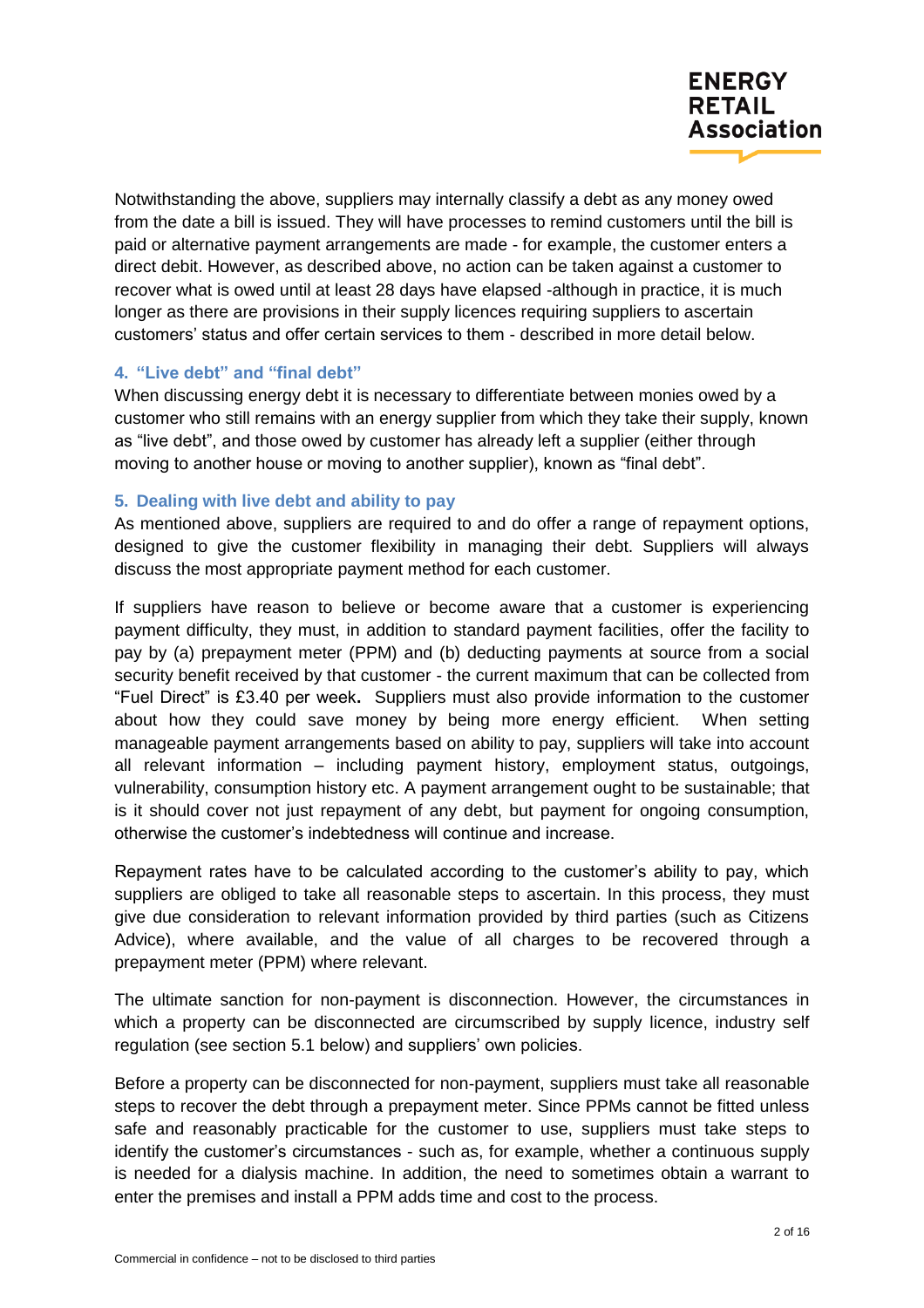

# **5.1 Vulnerable customers with live debt**

The differences between the way in which debt is collected from vulnerable customers and those who are not vulnerable relate to the sanctions available to suppliers for non-payment:

- the ERA members have made a commitment to never knowingly disconnect a vulnerable customer;
- licence conditions prohibit suppliers from disconnecting, in winter, a property for non-payment if the supplier knows or has reason to believe that the customer is of pensionable age and lives alone, lives with someone else of pensionable age or is of pensionable age and lives with a person under 18; and
- licence conditions state that suppliers must take all reasonable steps to avoid disconnecting, in winter, a property for non-payment if any of the occupants include a person who is of pensionable age, disabled and chronically sick.

However, leaving aside the licence conditions detailed above, it is extremely important to note that there is no single definition of a vulnerable customer: all circumstances are judged on a case-by-case basis.<sup>1</sup> In addition, vulnerability is often a transient state, for example as health conditions improve. Given these points, it would be wrong to consider vulnerable customers as a discrete group.

In order to meet the commitment to never disconnect a vulnerable customer, suppliers need to take a number of steps, such as visits to the property, to ascertain whether a customer is vulnerable before disconnection takes place. Suppliers' approaches are detailed in the ERA "Safety Net", which is appended to this document.

Whilst suppliers have committed never to knowingly disconnect a vulnerable customer, they can recoup debts through other means including by  $PPM<sub>i</sub><sup>2</sup>$  provided that it is safe and reasonably practicable for the customer to use.

Most importantly, the designation of a customer as vulnerable does not mean that a customer is a bad debt risk. A significant majority of vulnerable customers are good payers and some demographic groups categorised as vulnerable may be amongst the best payers. The "vulnerable" designation simply means that the procedures energy suppliers follow in pursuing debt are slightly altered.

#### **5.2 Able to pay with a final debt**

 $\overline{a}$ 

The final debt of energy customers can be split into two generic types, that accruing from Change of Tenancy (CoT) and that from Change of Supply (CoS). The difference is significant to the debt follow-up routines of suppliers as the former implies the customer has moved and the debtor may need to be traced, whereas with the latter the debtor is still presumed to still be at the premises and tracing is not required.

 $1$  The main six suppliers have their own interpretations based on the ERA Safety Net definition which states that ―*a customer is vulnerable if for reasons of age, health, disability or severe financial insecurity they are unable to safeguard their personal welfare or the personal welfare of other members of the household".*

 $2$  Note that only around 9% of PPM customers are repaying a debt (according to the Ofgem report on debt and disconnection for Q1 2011)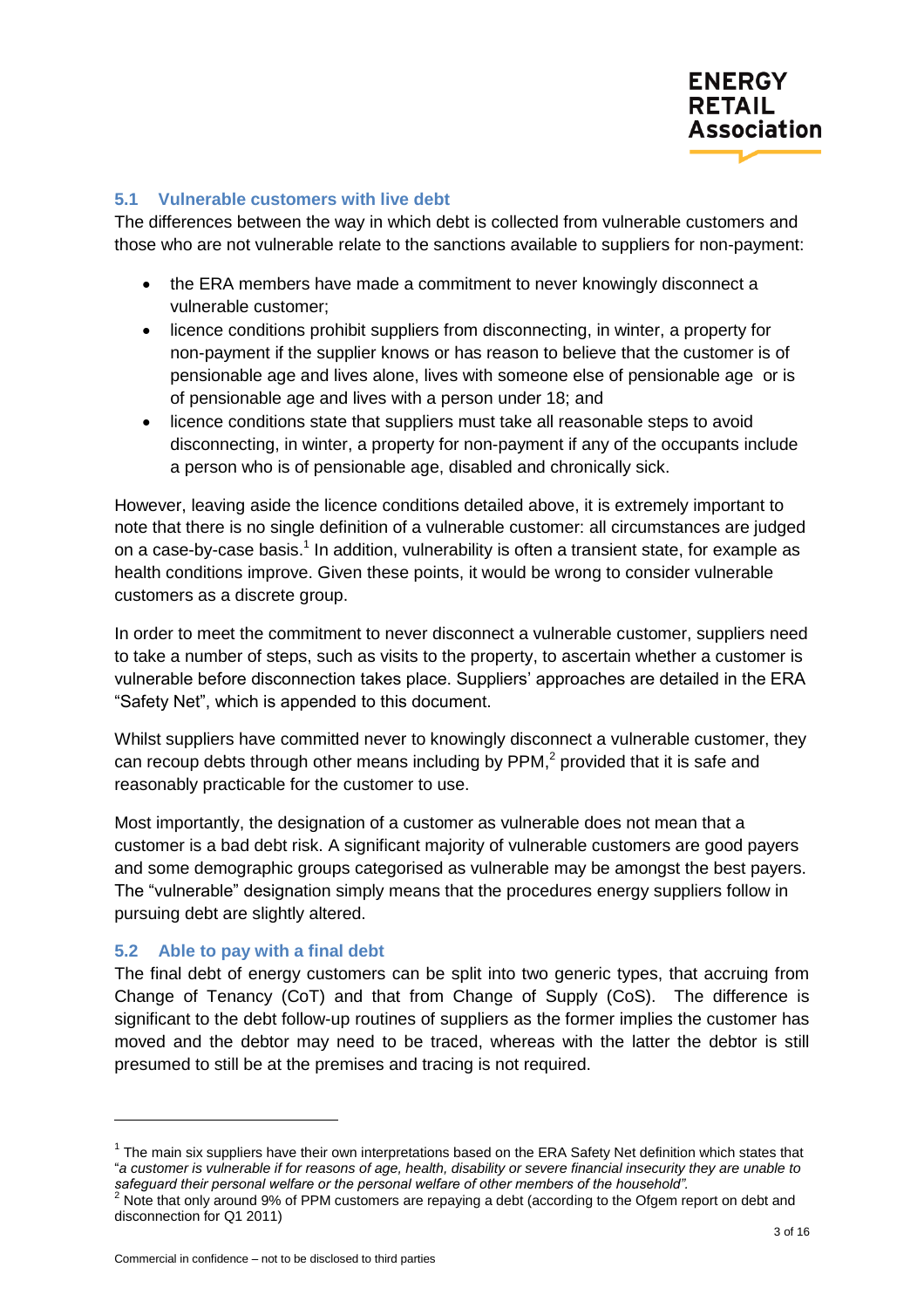The level of debt at CoS and CoT is also significantly different. CoS is largely restricted to final bill amount only as suppliers have the ability to reject a CoS notification if there is outstanding debt on the account which has been billed and has remained unpaid for at least 28 days at the point which another supplier attempts to gain them.

This is the reverse of CoT where there may be a large debt on the account already being chased at the point which a customer leaves a property. Clearly the supplier cannot prevent the customer moving house and the objection process does not apply (and would not be of any use) anyway.

Final collections are performed in one of three ways.

- In house
- Outsourced to debt collection agencies (DCAs); or
- Hybrid of the two

Suppliers generally seek a full payment of final debt before offering any payment arrangements. Payment arrangements are offered over a limited time period given the relationship with the customer has now ceased, and therefore the threat of, or actual, disconnection – is no longer applicable. Suppliers, however, will offer a range of payment arrangements, designed to give the customer flexibility in managing their debt. Suppliers will always discuss the most appropriate payment method for each customer.

When setting manageable payment arrangements, suppliers will take into account information including payment history and the ability to pay. Regard is also given to the customers need to pay the new supplier whilst also repaying final debt to their old supplier, and this may impact the debt repayment levels. Some suppliers may offer a partial payment of final debt, in full and final settlement in order to bring the collection process to an agreed end.

It must also be noted that the billed value of final debt may change as new information comes to light, such as a final meter reading, resulting in rebilling of the final debt amount some time after the account closes.

Each supplier has their own collection procedures and these may differ between the inhouse/ outsourced approach taken. There will however be a mixture of communications to the final customers:

- letters
- telephone, text messaging, email
- trace activity
- personal visit to property

As discussed below, four of the six main energy suppliers are either contributing or negotiating to provide payment data to forums operated by Credit Reference Agencies (CRAs).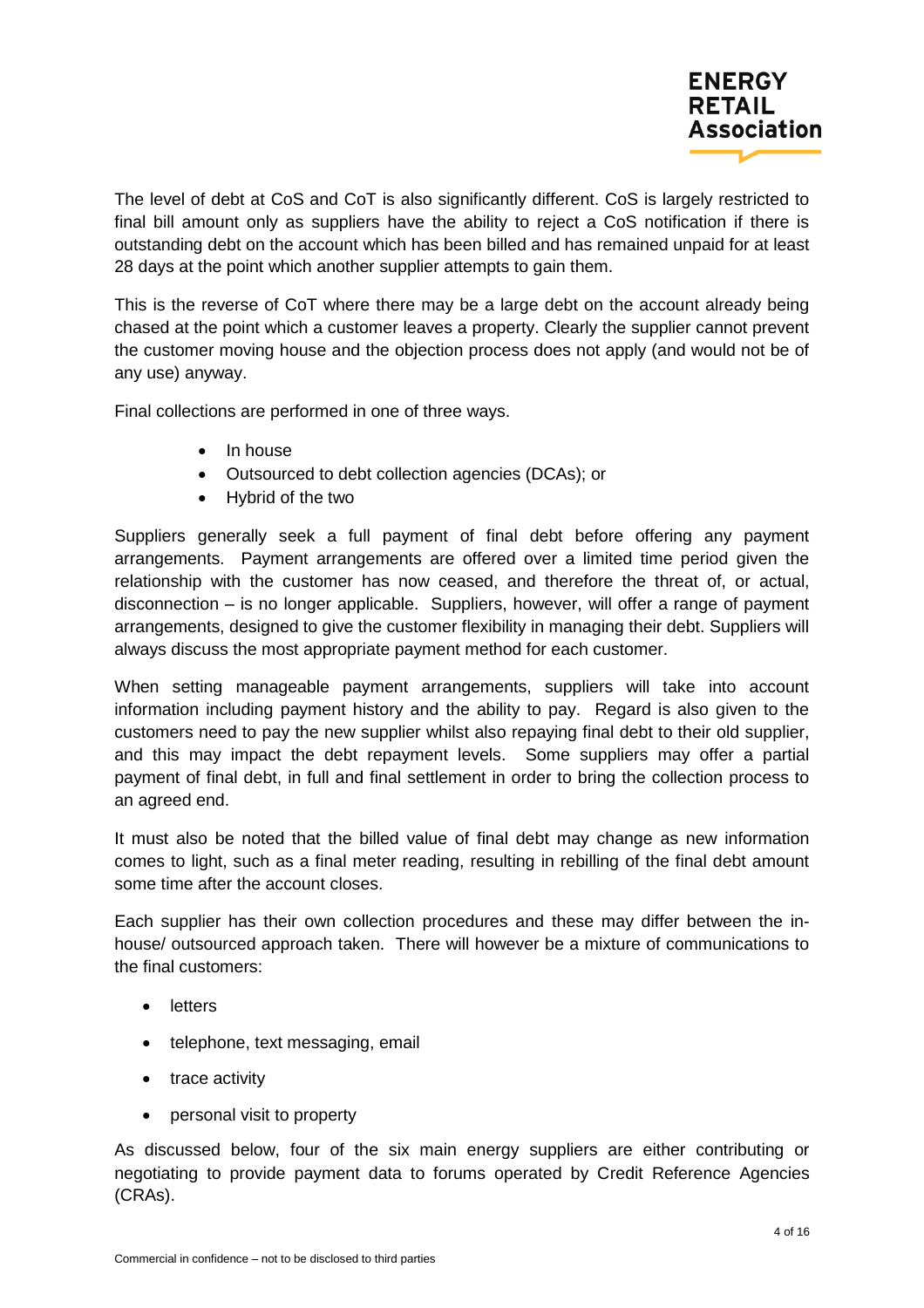

# **5.3 Vulnerable customers with a final debt**

There are no specific requirements covering the collection of final debt from vulnerable customers. However energy suppliers will always ensure that the ability of the customer to pay the outstanding debt is taken into consideration. As a result the period of repayment may be longer if there is financial vulnerability, and may direct such customers to relevant advice agencies.

## **6. Energy suppliers and credit scoring**

Some energy suppliers have relationships with CRAs. As mentioned above, at the end of July 2011, four of the six suppliers are either contributing, or negotiating to provide, customer payment data to the main CRAs which are then shared with other creditors (credit card companies for example) on a reciprocal basis. All three main CRAs, Experian, Call Credit and Equifax have relationships with one or more suppliers. The type of data contribution varies between full payment data, or "white" - i.e. all payments made - and default data only, or "black".

The use of CRA default data is becoming more widely used, especially for accounts where tracing of the customer is necessary.

Under their supply licences, suppliers are obliged to offer to enter into a contract for energy after receiving a request for supply from a domestic customer. If the customer accepts the terms of the contract, a supplier is required to give supply of energy. Some suppliers carry out customer credit checks before they offer terms and hence acquire a customer. In such cases, the terms offered will be dependent on the results of that check.

#### **7. Impact of Green Deal payment collection on Suppliers" debt collection processes**

Energy suppliers anticipate that the licence conditions related to vulnerable customers and to debt renegotiation will not be significantly altered as a result of them becoming collectors of Green Deal charges and arrears on behalf of Green Deal financiers. This in turn means that the above outlined processes should be the same irrespective of whether or not a supplier is collecting Green Deal monies.

The following processes require a detailed outline of how they would work:

#### **7.1 The objections process**

Currently energy suppliers can object to one of their customers changing supplier when that customer has a demand for payment - ie a bill not a statement - that has remained unpaid for more than 28 days. The size of any debt below which a supplier may choose not to object is a commercial decision for it. DECC has acknowledged that when a customer has a Green Deal Plan, Green Deal arrears will be included in any calculation of arrears for the purpose of determining whether a supplier can object to a change of supply. As stated above, there may need to be legislative and licence changes to effect this in order to allow the application of the objections process.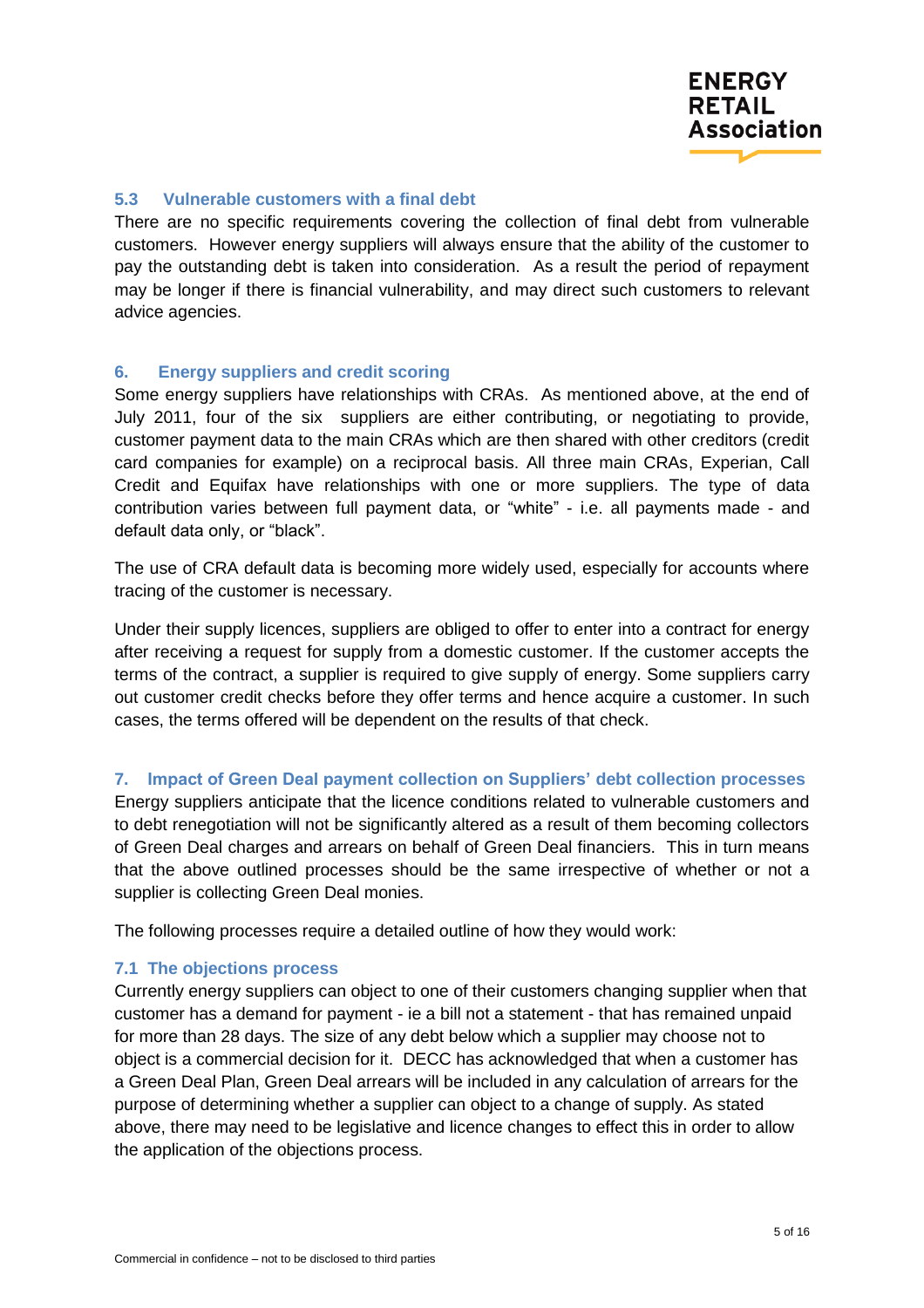## **7.2 Debt Assignment**

There are specific rules relating to prepayment meter customers who have a debt. Where this is £200 or less in debt an industry agreement and process allows indebted prepayment customers to be able to change supplier more easily than would otherwise be the case, with the debt being sold - or factored - at a discount to the new supplier. Both the losing and gaining suppliers and the customer have to agree (with the first two parties being expected to do so if the latter expresses an interest in changing supplier), and the debt cannot be too complex. As stated above, DECC have stated that Green Deal monies will contribute to this calculation - this may need to be confirmed in legislation.

## **7.3 Interest**

Currently energy suppliers do not charge interest or late payment charges when pursuing energy arrears. Suppliers do not have the capacity to generate such charges from internal systems.

## **7.4 Collection charges**

Collection charges in respect of field visits and warrants are currently charged to the customer by the energy supplier. There may be a need to include a term in the Green Deal contract that suppliers are able to recover these costs from the customer.

# **8. New processes, brought in as a result of the Green Deal require consideration in the context of debt collection**

In terms of suppliers' debt related functions, they have identified a number of new processes that are likely to be introduced as a result of the Green Deal. These are outlined below.

# **8.1 Up-front objections/Credit vetting**

As part of the initial sign up to a Green Deal, energy suppliers will have the ability to notify a Green Deal Provider whether a domestic customer has more than £200 of debt. If the supplier notifies a Green Deal Provider of the presence of such a debt, the Green Deal Provider should have the option to decline that customer's Green Deal Plan until the debt is cleared. It is assumed in line with the principles set out in paragraph 7.1 above that any pre-existing Green Deal debt will form part of this calculation.

#### **8.2 Specific Green Deal information in regular debt communications**

Energy suppliers have learned that the Office of Fair Trading is to require them to tell customers when the latter have fallen into arrears on their Green Deal Plan. It is not yet clear whether this duty is to be discharged by the Green Deal provider/financier or the energy supplier.

If the duty is to be discharged by Green Deal financiers, information related to the Green Deal customer's situation will need to be passed to the Green Deal financier.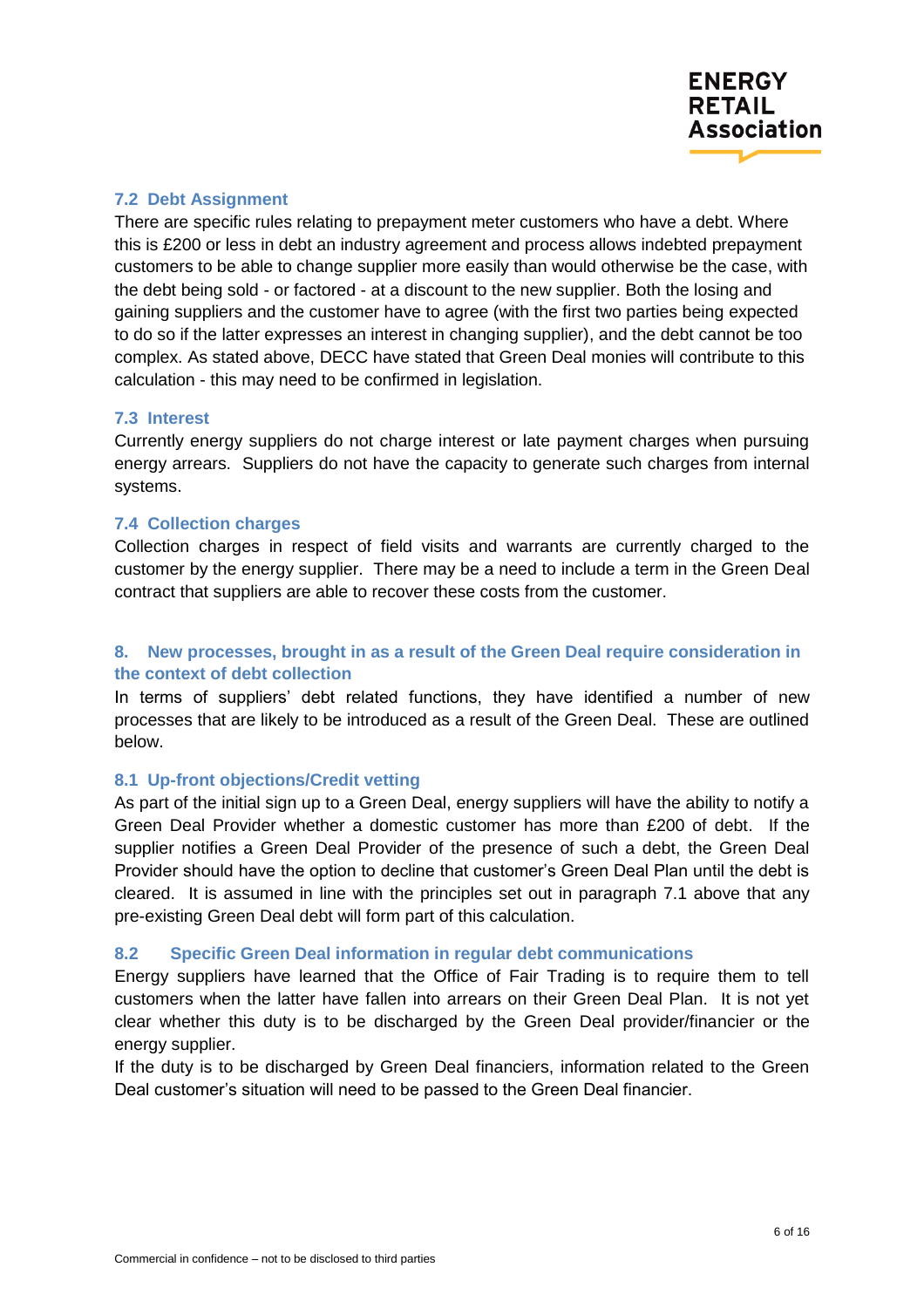# **8.3 Pari-passu collection**

A pari-passu division of payments received by the supplier between it and Green Deal provider/financier will be applied in any partial payment situation.

For more information in this area, please see the separate papers on the high-level principles for applying pari-passu and the application of pari-passu across payment methods.

# **8.4 Procedure at point of write-off**

Energy suppliers will follow their business-as-usual debt collection processes as outlined above. When debts reach the point at which suppliers would typically write them off, they will notify the Green Deal provider/financier, and forward them the relevant details required to pursue the debt.

At this point suppliers will relinquish responsibility for collecting the Green Deal arrears and the Green Deal provider will have sole responsibility for pursuing the outstanding Green Deal arrears.

The point at which suppliers do this will depend on their business-as-usual processes for debt write-off. This should be reflected in the Green Deal multi-party agreement.

# **8.5 Pursuing landlords for Green Deal monies**

The Green Deal will lead to an increase in the level of monies owed and paid to energy suppliers by landlords. This will in turn lead to an increase in the regularity with which energy suppliers pursue landlords for debt.

In order to be able to pursue the landlord, energy suppliers will need to be notified of the landlord's details in all scenarios. It is not yet clear whether the statutory framework will ensure that these details will be collected in all circumstances.

ERA has a separate workstream looking at these issues.

# **8.6 Impact of Smart Metering and the improved debt collection processes that will result**

The compulsory rollout of smart meters commences in 2014. Smart meters will bring a range of benefits for debt management. The August 2011 DECC "Benefits Case" for Smart Meters anticipates reduction in debt management costs of £1.075bn.

In addition to this figure, the ability to switch customers to prepayment mode remotely, as opposed to the current method of having visit a property to fit a prepayment meter, will result in significant savings in the cost of servicing indebted customers and will improve debt recovery rates. The estimated value of these savings is £244m. However, suppliers will still have to take steps to ensure that the smart meter is safe and reasonably practicable for the customer to use when operating in PPM-mode.

Smart meters will also enable properties to be disconnected remotely. As with the provisions for switching to PPM-mode, suppliers will still take steps to ensure that vulnerable customers are not disconnected remotely in line with the ERA Safety Net and licence conditions.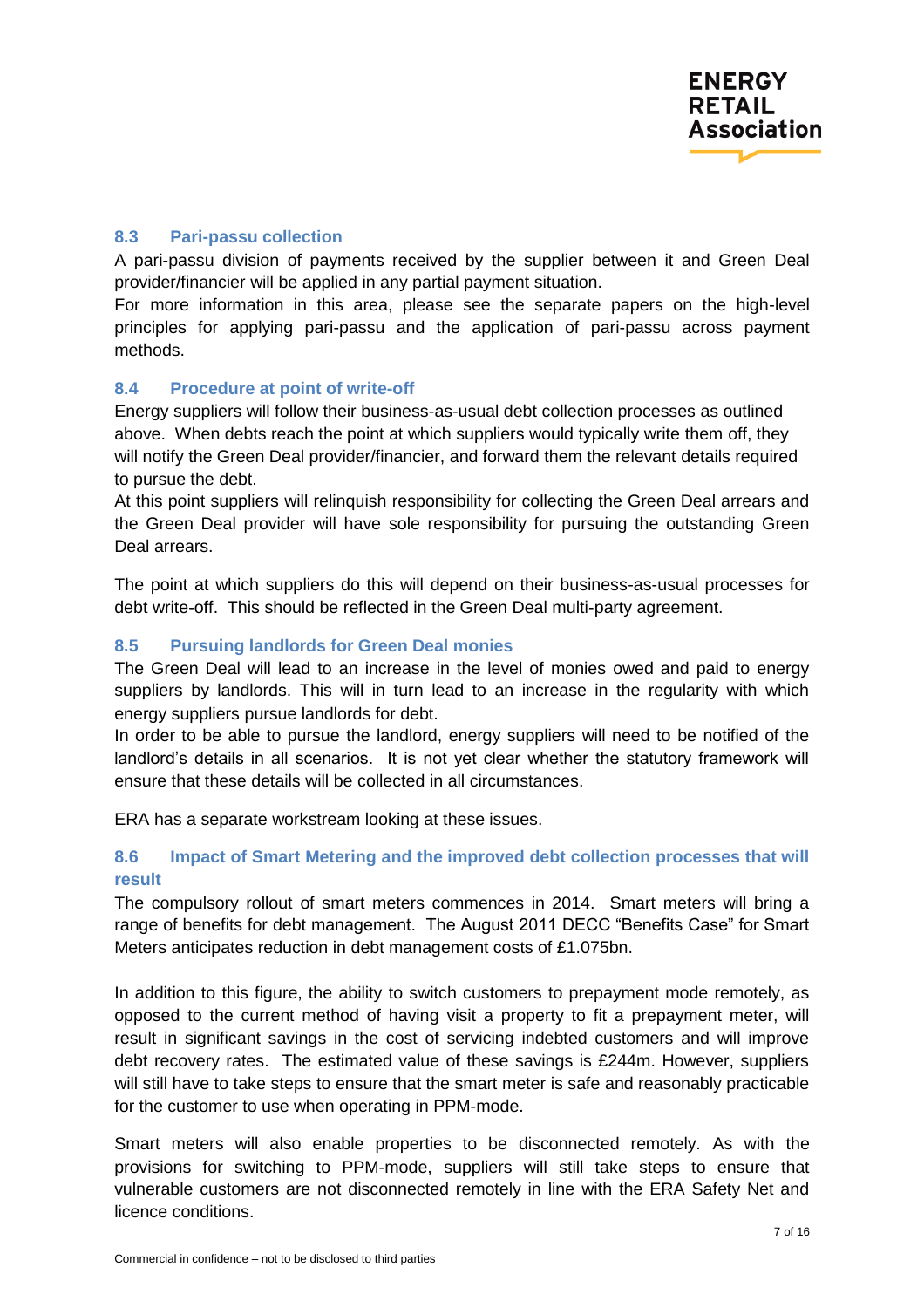

Given that the mandated smart meter rollout commences in 2014 and that the voluntary roll out of smart meters has already commenced, most Green Deal customers will either have a smart meter from the inception of their Green Deal Plan or for the majority of their repayment period.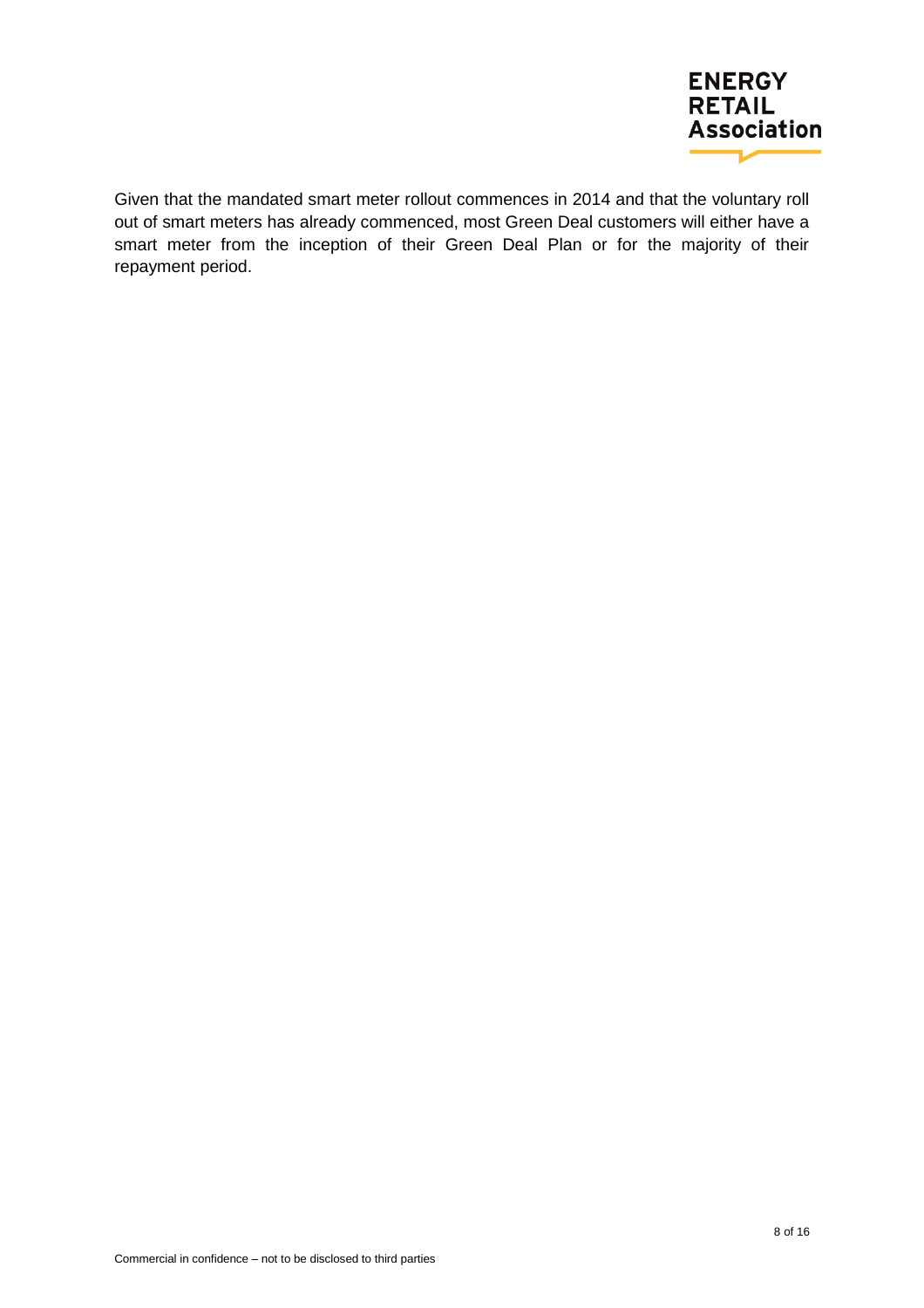

# **APPENDIX ONE – Draft of the latest version of the ERA Safety Net (this document will replace the current version without making any significant alterations to it)**

## **ERA Safety Net**

#### **Protecting Vulnerable Customers from Disconnection**

#### **Introduction**

The main domestic energy suppliers in Great Britain - British Gas, EDF Energy, RWE npower, E.ON, Scottish Power, and Scottish and Southern Energy – aim to protect their customers, and in particular their most vulnerable, by offering the most appropriate support for their circumstances. Each customer who has been identified as vulnerable is treated as an individual; no two individuals' circumstances are the same and their situation must be addressed on a case-by-case basis.

Identifying vulnerable customers who are struggling to pay their bills can be difficult, so energy suppliers work with third parties to ensure that their practices are as robust as possible. Therefore the Energy Retail Association, the trade association for the main domestic energy suppliers, has produced this guide for advice agencies to illustrate the steps that suppliers may take, so that the advice agency is aware of the support which may be available for their clients.

#### **What does "vulnerable" mean?**

A common definition of 'vulnerable' has been agreed to allow suppliers to undertake a preliminary assessment of a customer's potential vulnerability based on basic information. Defining vulnerability has to be done on a case-by-case basis as these customers each have their own needs. To enable suppliers to offer the most appropriate support, each customer's individual circumstances must be taken into account. However, ERA members have agreed a definition to provide a framework within which they can assess customers' potential vulnerability. This definition is:

## *"A customer is vulnerable if for reasons of age, health, disability or severe financial insecurity, they are unable to safeguard their personal welfare or the personal welfare of other members of the household"*

Suppliers are ultimately responsible for deciding whether a customer is vulnerable and where a supplier determines that a customer is, for reasons of age, health, disability or severe financial insecurity, unable to safeguard their personal welfare or the personal welfare of other members of the household, the customer will not be disconnected. In order to ensure that genuinely vulnerable customers are not excluded from the definition the Energy Retail Association has provided guidance on identifying vulnerability.

For example, if suppliers identify households in the following circumstances, then they will consider whether the customer is vulnerable, according to the definition above:

- A customer is caring for an elderly person in the household;
- A permanent member of the household is disabled or has a long-term medical condition (i.e. chronic illness) and is therefore unable to support themselves;
- An informed third party, such as a carer, social worker, health visitor or physician has indicated that a member of the household may be vulnerable;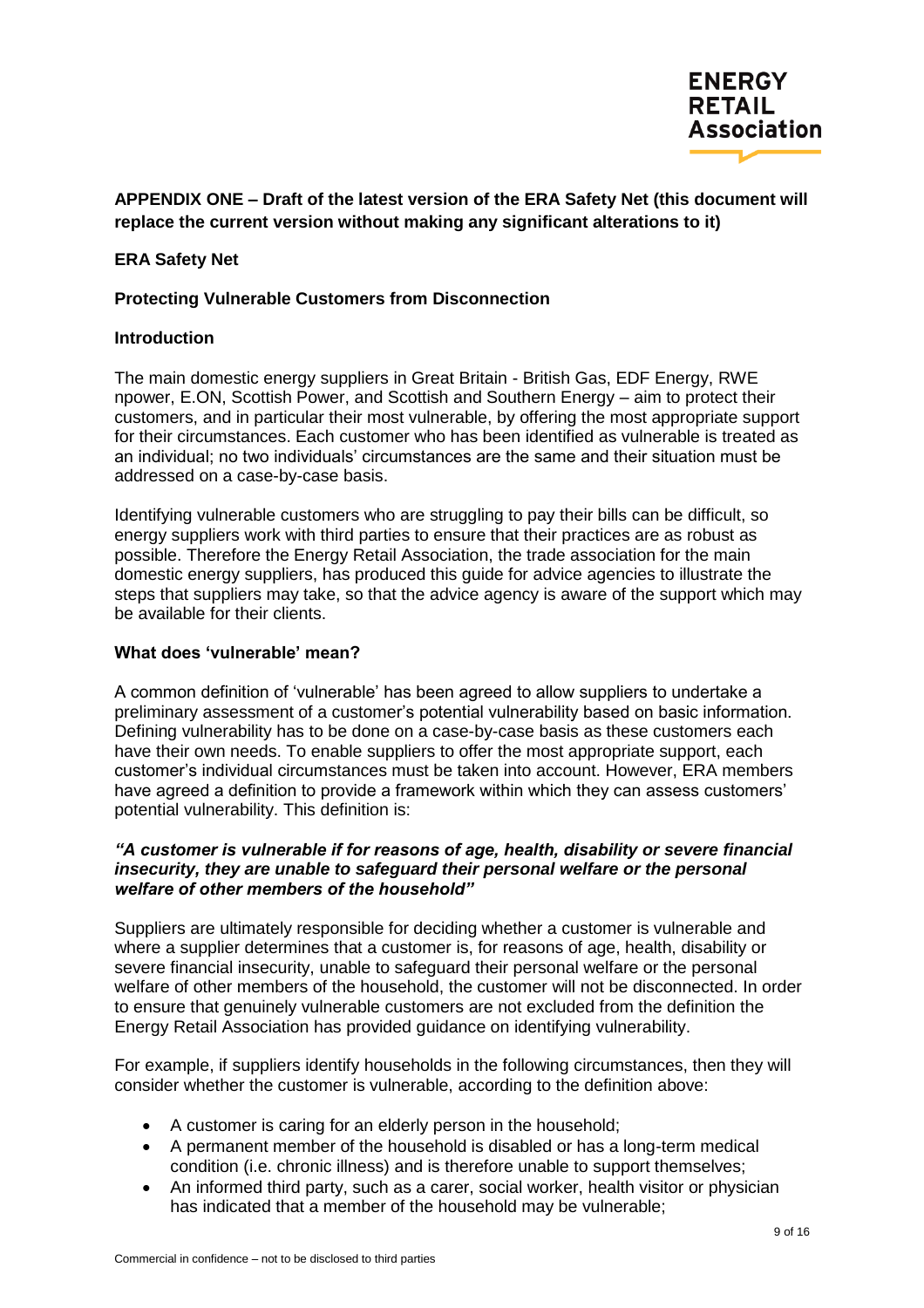

- The age of any children living in the household; or
- A customer dependent on medical equipment that is operated by electricity e.g. a stair lift, electric wheelchair, defibrillator or dialysis machine.

This list is an illustrative guide and is to be used in conjunction with the definition – it is not possible to provide an exhaustive list of every condition that could indicate vulnerability, as all customers have their own needs.

Suppliers may also work with charities and support agencies when they identify signs of vulnerability in a household.

# **The Energy Retail Association "Safety Net"**

ERA members aim to help their customers, and in particular their most vulnerable, and provide them with the appropriate support they need to manage their energy use. Therefore members have signed up to a 'Safety Net for Vulnerable Customers' pledging to never knowingly disconnect a vulnerable customer at any time of year, where for reasons of age, health, disability or severe financial insecurity, that customer is unable to safeguard their personal welfare or the personal welfare of other members of the household.

In addition, the Safety Net provides enhanced measures that are integrated into all suppliers' debt management processes, an agreed universal definition of a potentially vulnerable customer, improved communication with support agencies, a range of debt management and repayment options and follow-up procedures to support vulnerable customers.

Energy suppliers will:

- Apply the agreed definition of vulnerability within a framework of best practice guidance
- Wherever possible, attempt to capture information about their customers and identify potential vulnerability
- Ensure that vulnerable customers' internal records are updated to indicate that special attention is required
- Work, where appropriate, with advice agencies, support services and charities to offer vulnerable customers the most suitable support to help with their energy debt
- Have specialist teams to assist vulnerable customers and to support the implementation and ongoing administration of vulnerable customer policies
- Offer a range of debt repayment options in order to find the most appropriate solution for vulnerable customers to manage any debt
- Make attempts to contact all customers following a disconnection with the aim to agree a repayment plan with the customer
- Obtain senior management authorisation prior to any disconnection being carried out
- Re-connect any customer who has been found to be vulnerable after disconnection as a priority, and usually within 24 hours of confirming that the customer is vulnerable
- Ensure follow up contact with customers, where necessary, after the payment option has been agreed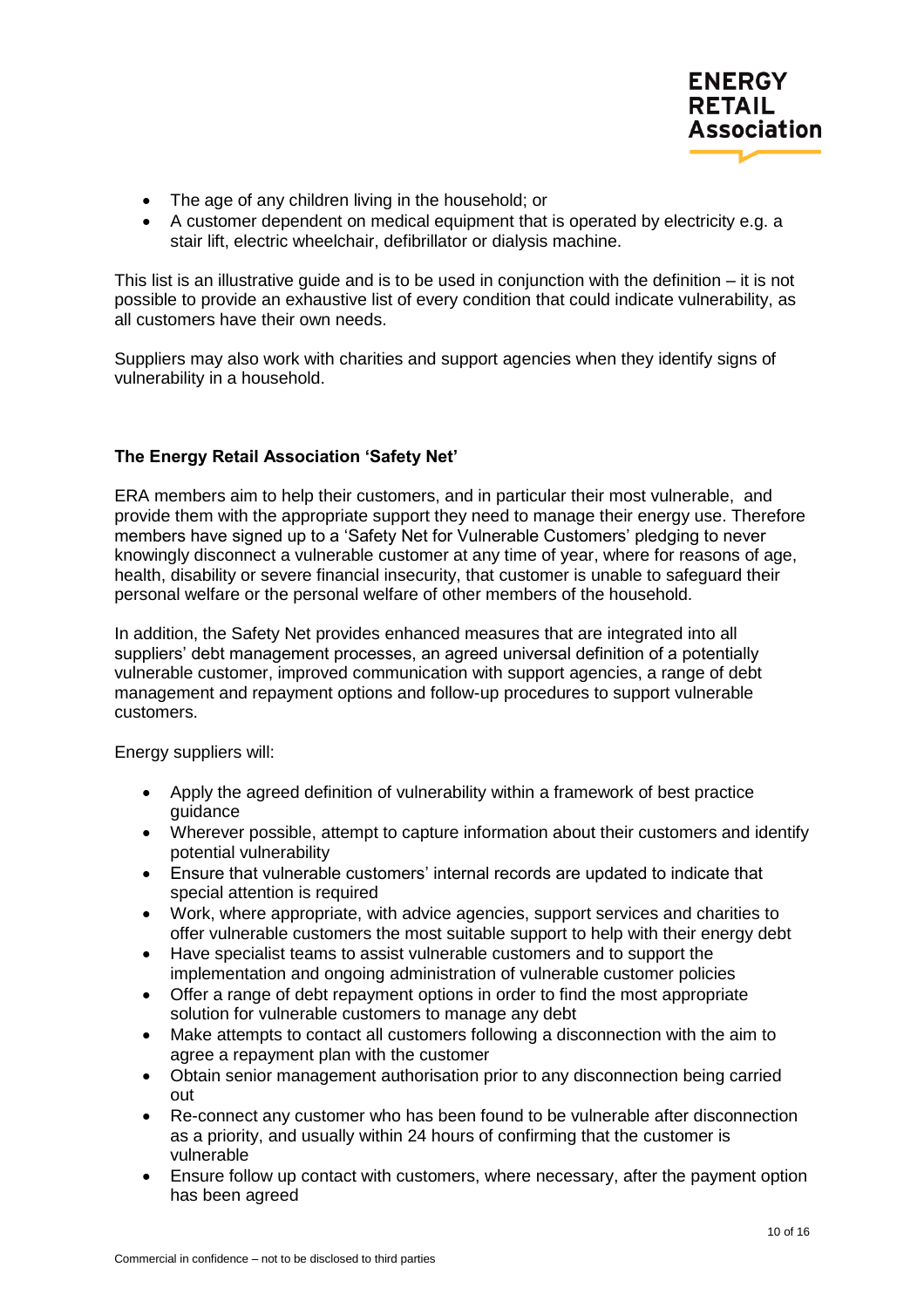

 Ensure all business functions, both internal and external, who may have contact with vulnerable customers, are aware of the provisions of the Safety Net

## **The Safety Net in operation**

Suppliers will put the Safety Net into practice in different ways, depending on how their businesses are structured. However relevant operational practices include:

- Making every effort to identify a vulnerable customer based on ERA guidance and other relevant sources
- Continuing to capture information, where available, about customers' circumstances from trained call centre and field agents
- Attempting to contact customers on a number of occasions, throughout the debt path through, for example, letters and telephone calls, as well as where possible, face-to-face contact
- Training of all field agents to recognise signs of vulnerability and empowering them to halt the disconnection, pending further investigation by the supplier
- Encouraging personnel involved in smart meter installation to report any concerns to vulnerable customer teams that arise during home visits
- Seeking debt management solutions that are appropriate for the customers' circumstances, such as repayment schemes, prepayment meters, Fuel Direct, referral to debt advice agencies, and social services via dedicated support teams
- If a customer's wellbeing is assessed to be at risk, disconnection will be halted and, if appropriate, social services will be informed (taking into account guidance provided by the Information Commissioner's Office regarding disclosure of personal information)

Any disconnected customer will be monitored post-disconnection and contacted by the supplier, as part of the overall customer contact experience. This contact will be recorded as part of the audit trail.

#### **Contact with customers**

Suppliers make considerable efforts to encourage all customers to discuss their circumstances with them directly so that an appropriate payment arrangement can be put in place to recover any debt.

Suppliers make numerous attempts to contact indebted customers, by various means and at various times of day, based on the information they hold for that customer, before resorting to disconnection. Individual suppliers' processes may vary, and will be contingent on the customer's behaviour; however typically suppliers will make:

- 6 attempts to contact through correspondence
- 1 attempt to contact by telephone
- 1 attempt to contact by personal visit to property where no previous contact has been made, including visually checking the property for signs of vulnerability.
- 1 attempt to contact by visit to court if a warrant is required
- Final attempt to contact at warrant execution or at the point that a senior manager has authorised remote disconnection.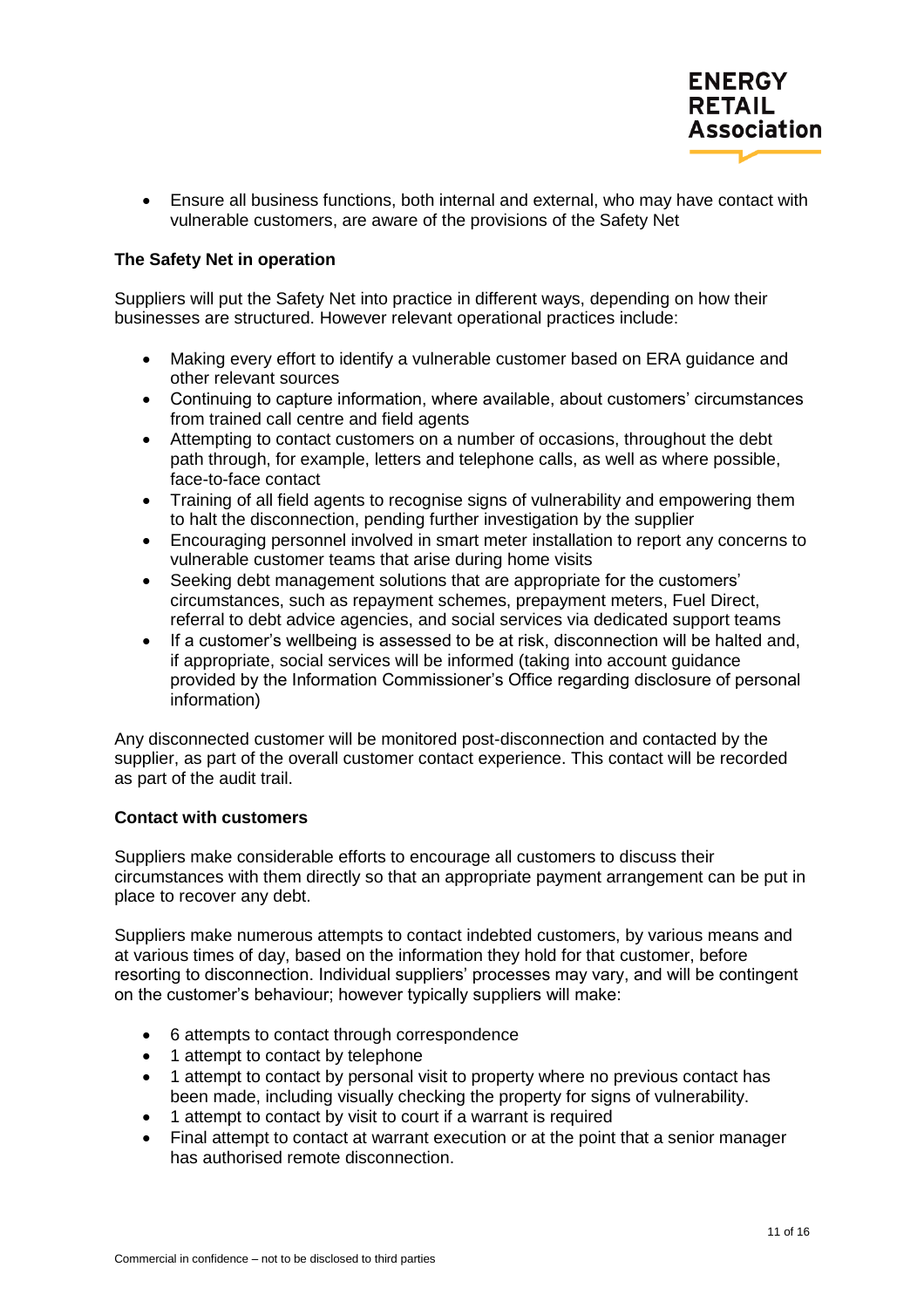

If during a contact with an indebted customer, (either by telephone or face-to-face), suppliers' frontline staff are made aware that a customer is unable to pay the bill, they will attempt to capture and record information about the customer, subject to the customer being willing to provide this. This may include details such as the customer's age, whether they are currently receiving benefits, the age of children and any special circumstances, such as whether any members of the household are disabled or have special needs. Suppliers aim to promote a dialogue to encourage customers to volunteer information about themselves and their dependants, although they recognise that customers may sometimes be reluctant to do so.

Suppliers will, where appropriate, seek to meet the customer face-to-face to reach agreement on the recovery of a debt, whilst using the opportunity to obtain further information about the individual circumstances of the customer, enabling an initial assessment to be made as to their degree of vulnerability and the most appropriate action thereafter.

## **Sample debt collection path:**

Suppliers' debt collection paths vary, between companies, for different types of customers and potentially type of meter. However, below is an illustration of the steps suppliers may take between issuing a bill and the warrant visit or approved remote disconnection, along with the indicative timescales for each stage. At each point of the contact with customers, if vulnerability is identified this process will stop and the customer will be referred to a specialist internal team.

- Bill Issued: Day 1
- Reminder notice: Day  $10 28$
- Second reminder notice: Day  $20 40$
- Outbound call: Day  $21 70$
- Final demand notice: Day 28 68
- Pre-disconnection letter: Day 35 92
- Human rights letter: Day 48 104
- Warrant (if required): Day 60 120
- Pre disconnection visit (if required): Day 50 130
- Disconnection: Day 80 180
- $\bullet$  Post-disconnection follow-up: 1 10 days after disconnection

Suppliers will look at a customer's payment history to determine the most appropriate debt follow-up process which may therefore vary from the above.

Customers who are potentially vulnerable will have their records updated accordingly, which will be apparent to relevant staff whenever the customer and supplier are in contact.

#### **Debt management**

In many cases vulnerable energy customers have multiple debts and their circumstances may require a more holistic approach in order to provide effective support. In these cases suppliers will encourage customers to seek independent advice from an advice agency, for example, CABx.

Where a supplier's agent can establish that a customer is receiving any form of state benefit this will be taken into account in order to assess the customer's ability to make repayments.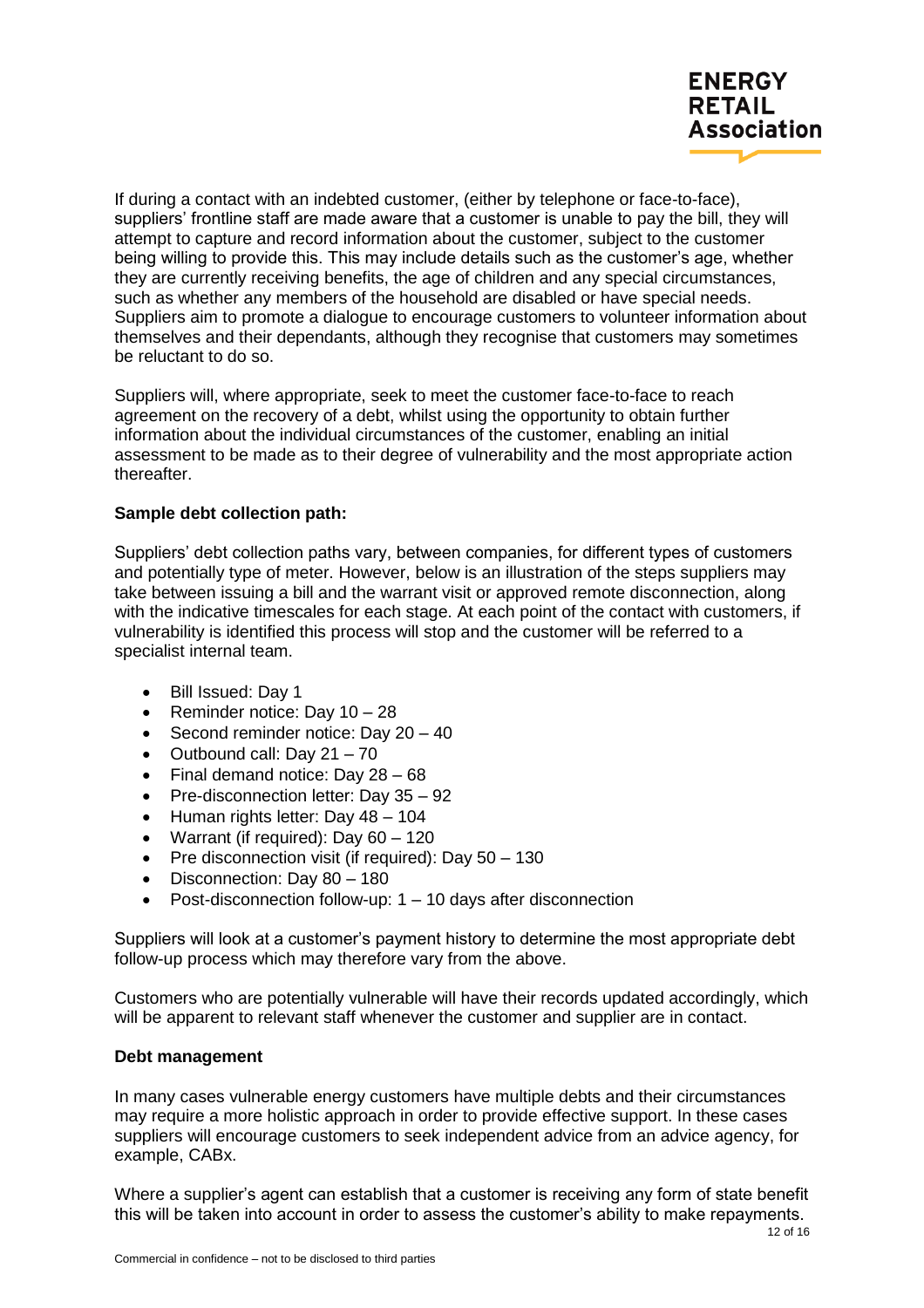

Regard is taken of the customer's ability to repay their debts at a rate higher than the minimum equivalent weekly amount for Fuel Direct, set by the Department for Work and Pensions. Suppliers may also offer benefit entitlement checks as part of their wider programmes of social initiatives to ensure that that household is claiming all of the benefits it is entitled to.

## **The role of prepayment meters**

Prepayment meters, including smart meters operating in prepayment mode, are used where the customer cannot pay their balance in one payment and/or may have refused or failed to comply with other suitable repayment options. The prepayment meter can be fitted or the meter switched to PPM mode with or without the customer's consent, where it is safe and practical to do so.

A prepayment meter will not be fitted or PPM mode applied to recover debt where there are practical difficulties, such as customers not being able to physically use the meter or not having full time access to the meter position.

Where it is not safe and practicable for households to use a prepayment meter suppliers will ensure that the principles of the Safety Net continue to apply. In this situation disconnection will not take place if the customer is vulnerable, and other routes to recoup the debt will be followed. For example:

- offering to move, adapt or replace the prepayment meter so it is safe and practical to use, where appropriate
- offering alternative payment methods, including fuel direct

To ensure that a recently installed meter is being used and the customer is coping with the repayments, suppliers will check on the customer's account and if necessary contact the customer, sometimes in conjunction with a carer or a third party where appropriate.

As part of their Supply Licence and the Disability Discrimination Act, suppliers have a duty to move a meter if the customer is unable to reasonably access it and as such poses a safety issue. Suppliers will not install a Pre Payment Meter if the customer is unable to use it safely, such as being unable to re-charge their payment device.

#### **Data Protection Act 1998**

Guidance from the Information Commissioner's Office states that when an energy supplier has reason to believe that a customer is vulnerable and that disconnection may well cause real risk to the customer's health and safety, or to others within the household, the energy supplier may legitimately disclose the customer's name and address to a person or organisation who it is reasonable to assume may be able to intervene on the grounds that this is in the best interests of the customer.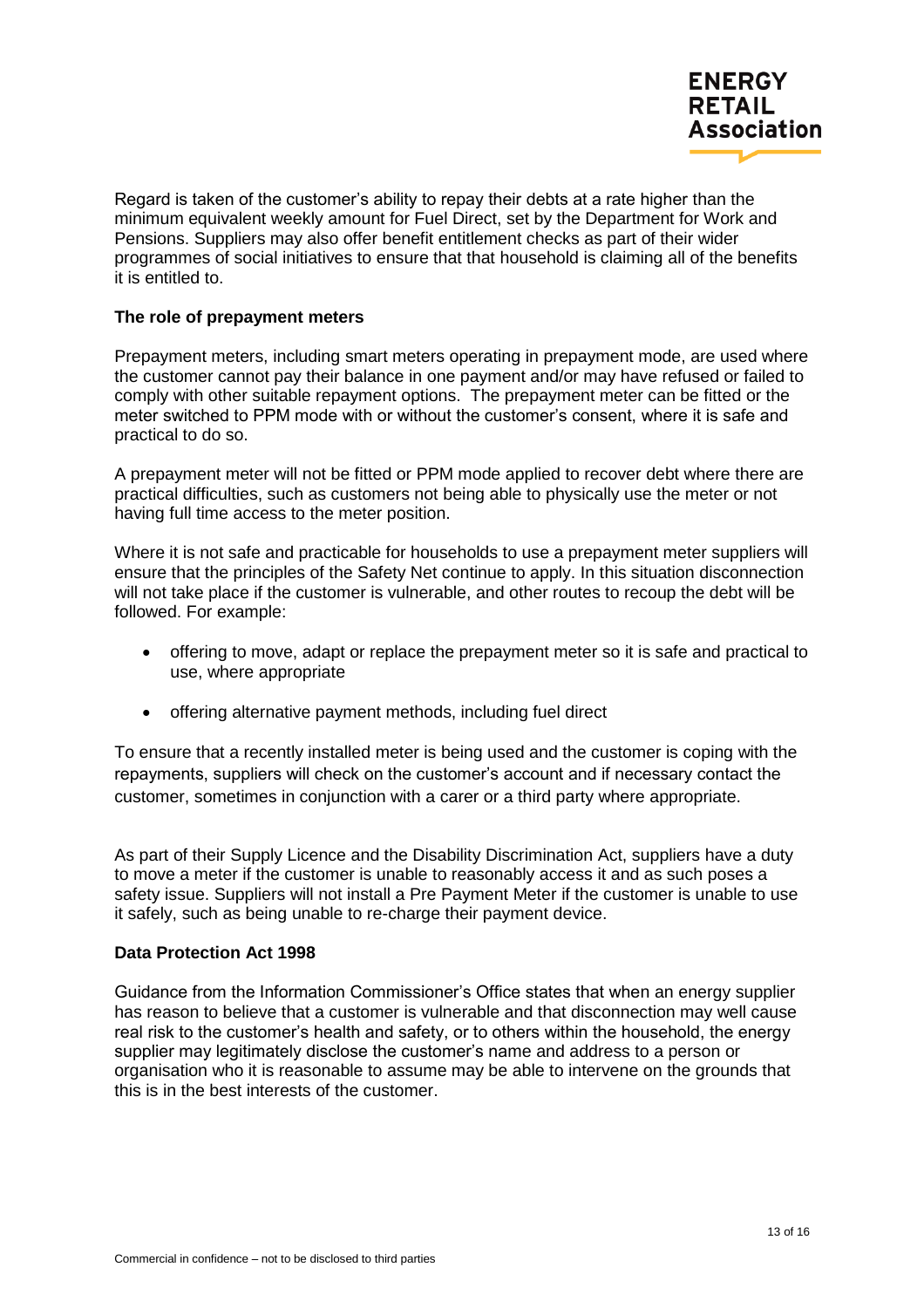#### **Advice agencies**

Suppliers have links with a range of local organisations, including Citizens Advice Bureaux, Local Authorities, Housing Associations, charities and advice agencies and can often work with these organisations to resolve customers' difficulties.

## **Priority Service Register**

Domestic electricity and gas suppliers have licence obligations to offer special services to customers who are of pensionable age, blind, deaf, disabled or have a long-term medical condition (i.e. chronically sick).

These services are available to these customers on their supplier's Priority Service Registers (PSR) and cover:

- password schemes,
- repositioning of pre-payment meter where the customer finds it difficult to use,
- redirecting bills to third parties,
- quarterly meter readings where relevant to the technology used
- free gas safety checks.

Suppliers must also provide appropriate communication services for customers to contact them who are visually impaired, deaf or hard of hearing.

Suppliers may also move a meter free of charge if it is in an unsuitable position. For example, a meter may be lowered from an overhead cupboard if the customer is wheelchair bound.

Suppliers encourage eligible customers to take up their PSR options and the industry continues to work towards improving awareness of the PSR such as working with advisers, health workers and social service providers, to encourage eligible customers to register themselves on the PSR.

#### **Disconnection of customers subsequently identified as vulnerable**

Under the Safety Net, suppliers will not disconnect a customer who, for reasons of age, health, disability or severe financial insecurity, is unable to safeguard their personal welfare or the personal welfare of other members of the household. However, if such a customer is disconnected and subsequently identified as vulnerable, suppliers will aim to reconnect the customer as a priority. This will normally take place within 24 hours of the supplier confirming that the customer is vulnerable. Suppliers will also endeavour to understand why the situation arose and take steps to prevent it happening in future.

Smart metering should enable significantly faster reconnection than within 24 hours.

## **Disconnections in error**

Suppliers will do everything in their control to ensure that disconnections in error do not occur. Where a disconnection in error does take place, suppliers will endeavour to understand why the situation has occurred and take appropriate steps to address the issue in the future. In cases of disconnections in error, suppliers will take all reasonable steps to ensure that the customer is reconnected as rapidly as possible, and normally within 24 hours of ascertaining the circumstances. Smart metering should enable significantly faster reconnection than within this timeframe.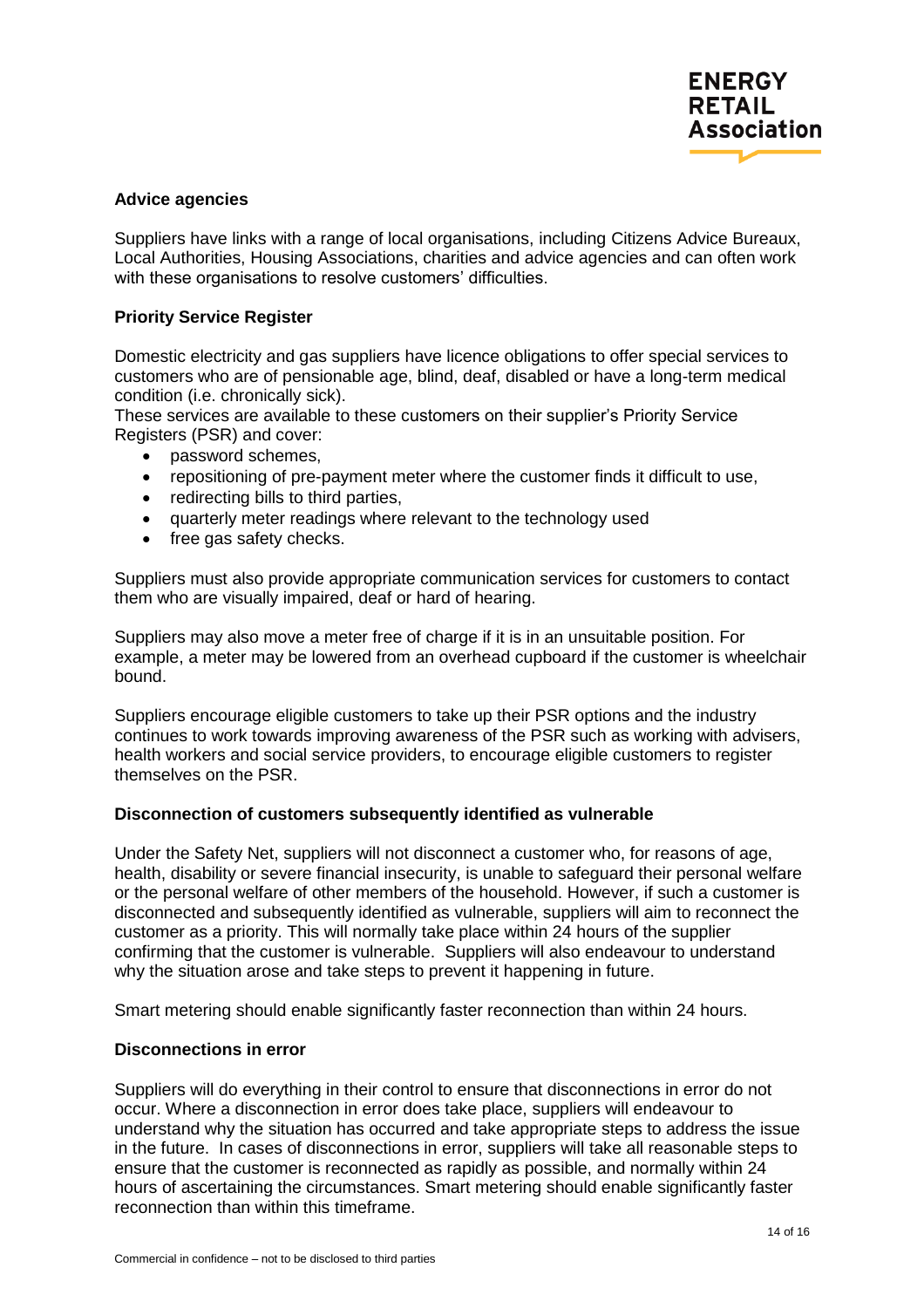Where a supplier or their agent disconnects a household in error, the supplier will give that customer a guaranteed minimum compensation payment of £50, or a higher amount appropriate to the circumstances of the case, normally on their energy bill.

Suppliers would not expect to provide such a payment where they had taken all reasonable steps to identify whether the customer or any occupants of the customer's premises were vulnerable prior to disconnection and only became aware of any such vulnerability following disconnection.

## **Domestic customers with non-domestic supply**

Where a domestic customer takes their electricity through a non-domestic supply, for example, a flat above a shop or pub, energy suppliers will ensure that their business teams are aware of the provisions within the Safety Net to minimise the risk that any vulnerable domestic customer who has this kind of supply is disconnected for reasons outside of their control.

## **External debt collection agencies**

Should a supplier use an external debt-collection agency, they will ensure that they adhere to the same principles on vulnerability and have similar processes to their in-house debt management teams.

# **Further support**

#### *Energy efficiency*

Suppliers have a variety of initiatives to help their customers reduce their energy consumption, and hence lower their bills. For example, for a priority group of customers suppliers may offer free, or reduced price, loft and cavity wall insulation. By ensuring lofts are fully insulated, this can save the customer £150 a year; insulating a cavity wall can save £115 a year, and solid wall insulation can save £400. Other measures, such as energy efficient light bulbs and draft proofing can also save on energy bills, and suppliers can help vulnerable customers by advising them of the measures which would be the most appropriate for their circumstances, as well as of the cost of installing them.

#### *Home Heat Helpline*

The Home Heat Helpline is a free, not for profit phone line set up to help British energy customers who are struggling to pay their fuel bill and keep warm. It was launched by the Energy Retail Association in October 2005 and has become a cornerstone service for lowincome and vulnerable households in urgent need of heating help and advice. Calls to the Home Heat Helpline — **0800 33 66 99** — are free and answered by expert advisors at the call centre in Glasgow. The advisors are trained to give quick, clear information on the grants, benefits and payment schemes that customers may be entitled to as well as basic steps that can be taken to save money on heating bills by making their home more energy efficient.